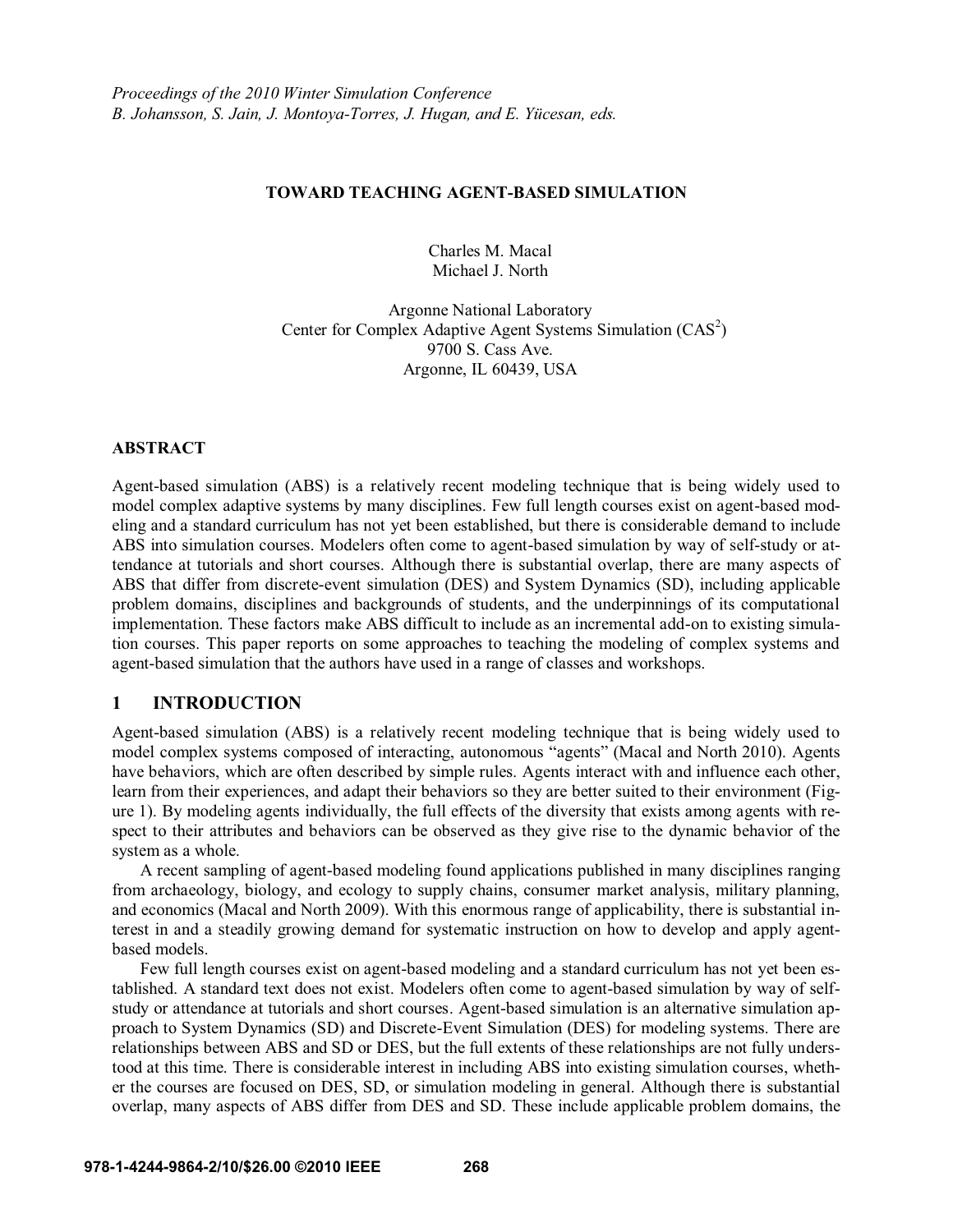disciplines and backgrounds of students, and the underpinnings of the computational implementation. Students come to ABS from many backgrounds and have a wide range of quantitative, computer programming, and modeling backgrounds and learned skills, as well as a range of natural skills and aptitudes for modeling. These factors make ABS difficult to include as an incremental add-on to existing simulation courses.

This paper reports on some approaches to teaching the modeling of complex systems and agent-based simulation that the authors have used in several classes and workshops. In Section 2 we discuss considerations and issues in developing a teaching strategy for ABS. In Section 3 we propose curriculum for such a course that is adaptable to various course lengths and technical proficiencies of the students. In Section 4 we state our conclusions.



Figure 1: A typical agent. Agents have behaviors and interact with other agents and the environment.

# **2 TEACHING AGENT-BASED MODELING AND SIMULATION**

## **2.1 The Agent Perspective**

Agent-based modeling offers the agent perspective as its central concept and is a natural starting point for teaching modeling. The agent perspective allows one to come at the modeling problem from the standpoint of the individuals who comprise the system and consider their individual decision-making behaviors and rules. Agent-based modeling allows us to work with models of real, or supposed, agent behaviors, rather than idealized versions and to see what the logical implications are of agent interactions on a large scale. Fewer assumptions have to be made in terms of aggregating agent behaviors or working with only "representative" agents. Operational science has traditionally focused on the process view of the world whereby the process or activity is the central focus of analysis and modeling. The agent-based view of the world is not the traditional approach taken by operational science with its emphasis on process and normative decision making. This in turn has implications for teaching ABS. In effect, we are all agents. And this fact makes teaching agent-based modeling, if done effectively, engaging for both the students and the instructors.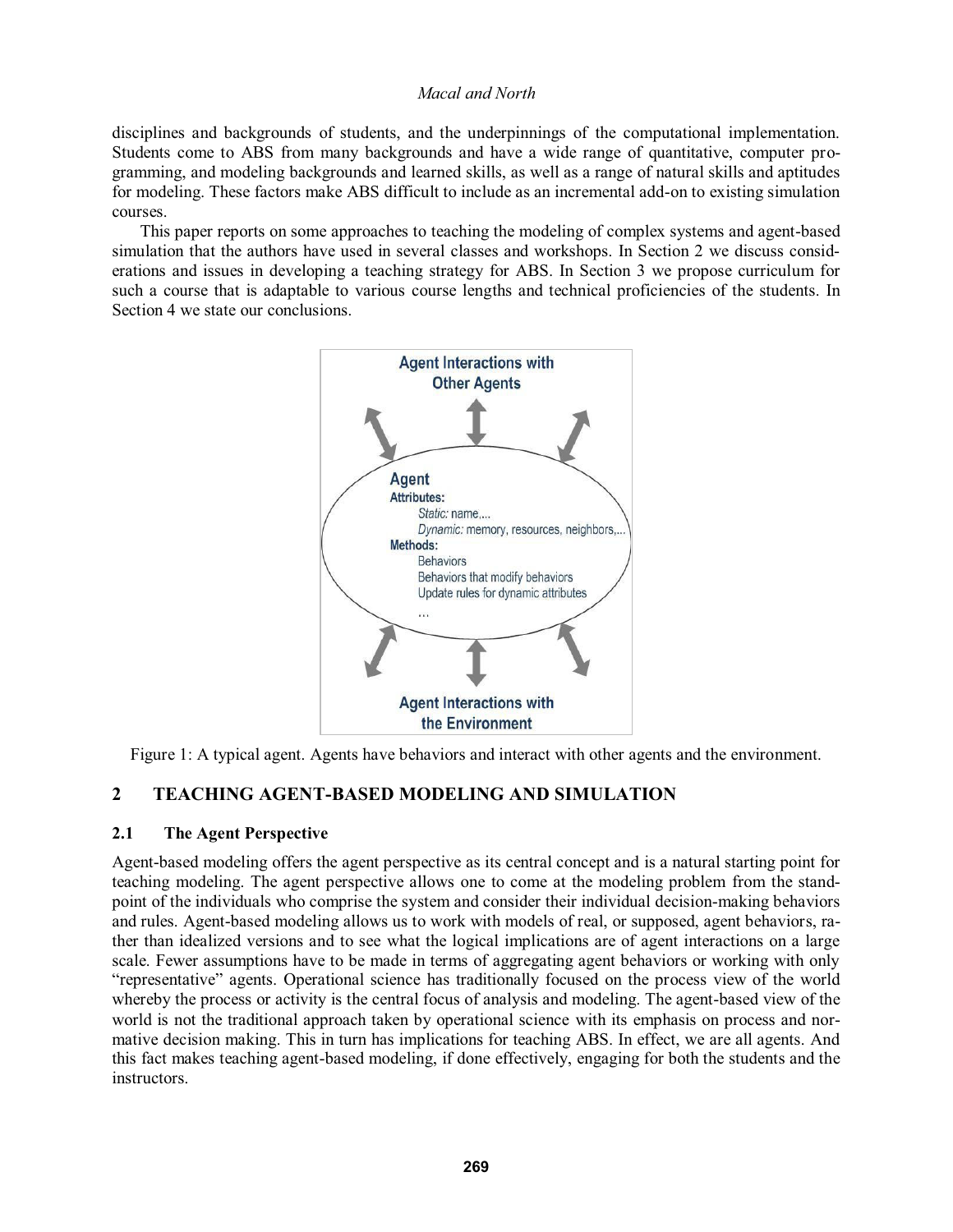## **2.2 Pathways to Agents**

Agent-based simulation as a modeling approach, and also agent-based simulation software, did not arise out of the traditional modeling and simulation or operations research fields. Agent-based modeling and simulation can be traced to investigations into complex systems (Weisbuch 1991), complex adaptive systems (Holland 1995, Kaufmann 1993), the evolution of cooperation (Axelrod 1984), and artificial life (Langton 1989) or ALife. (See Macal (2009) for a review of the influences of investigations into artificial life on the development of agent-based modeling, and Heath and Hill (2010) for a review of other early influences.)

Owing to the diversity of its origins and its broad range of applicability, agent-based modeling courses seem to attract highly diverse groups of students. For example, it is quite common in a single short course or tutorial to find professors and students from a range of academic departments such as political science, psychology, sociology, computer science, electrical engineering, environmental science, and even philosophy alongside practicing engineers and business people. The diverse audiences have diverse backgrounds and experiences and skill levels. This naturally leads to a diverse set of prerequisites. Addressing this diversity means insuring that all of the major topics considered below are covered at least at a basic level while still keeping students engaged that are more knowledgeable about each given topic. The backgrounds of the students in large measure determine how agent-based modeling is taught. For example, one way to teach ABS is through the object-oriented (OO) modeling paradigm. If the OO approach is taken to teach ABS, a background in OO design and programming would then be a prerequisite for instruction on ABS.

Agent-based modeling itself demands a diverse skill set. It is rare for one student to possess all of the needed capabilities. What is typically found in practice is that most students have at least basic skills in a few, but not all, of the areas described in Section 3.4. These skills were usually obtained through experiences with different but related activities such as other kinds of modeling, although sometimes the students have worked directly at some level with agent-based models.

## **2.3 Introductory Versus Large-Scale ABS**

There are at least two kinds of courses that one could present on agent-based modeling:

- *Modeling Complex Systems*. An introductory course that emphasizes how to do modeling as much as it does how to do agent-based modeling.
- *Building Complex System Models.* A course that focuses exclusively on how to use a particular agent-based modeling software toolkit. Within this type of course, there are at least two possibilities:
	- *Basic Proficiency.* A course that focuses on developing a basic proficiency in using a particular agent-based modeling software toolkit.
	- *Large-scale ABS.* One can go beyond basic proficiency in the software and explore advanced applications using the full capabilities and connectivity of the software that would allow one to build large-scale agent-based models.

In an introductory course, one can optionally provide hands-on experience with agent-based modeling software and perhaps build a simple model. Students can be expected to be able to create and build their own agent-based models after such an introductory course that includes hands-on instruction. Large-scale ABS is intended to increase the capabilities of students to develop agent models along one or more of several dimensions including the following:

- Scaling the number of agents upward;
- Increasing the behavioral complexity and memory of agents;
- Increasing the detail level of the simulated agent environment;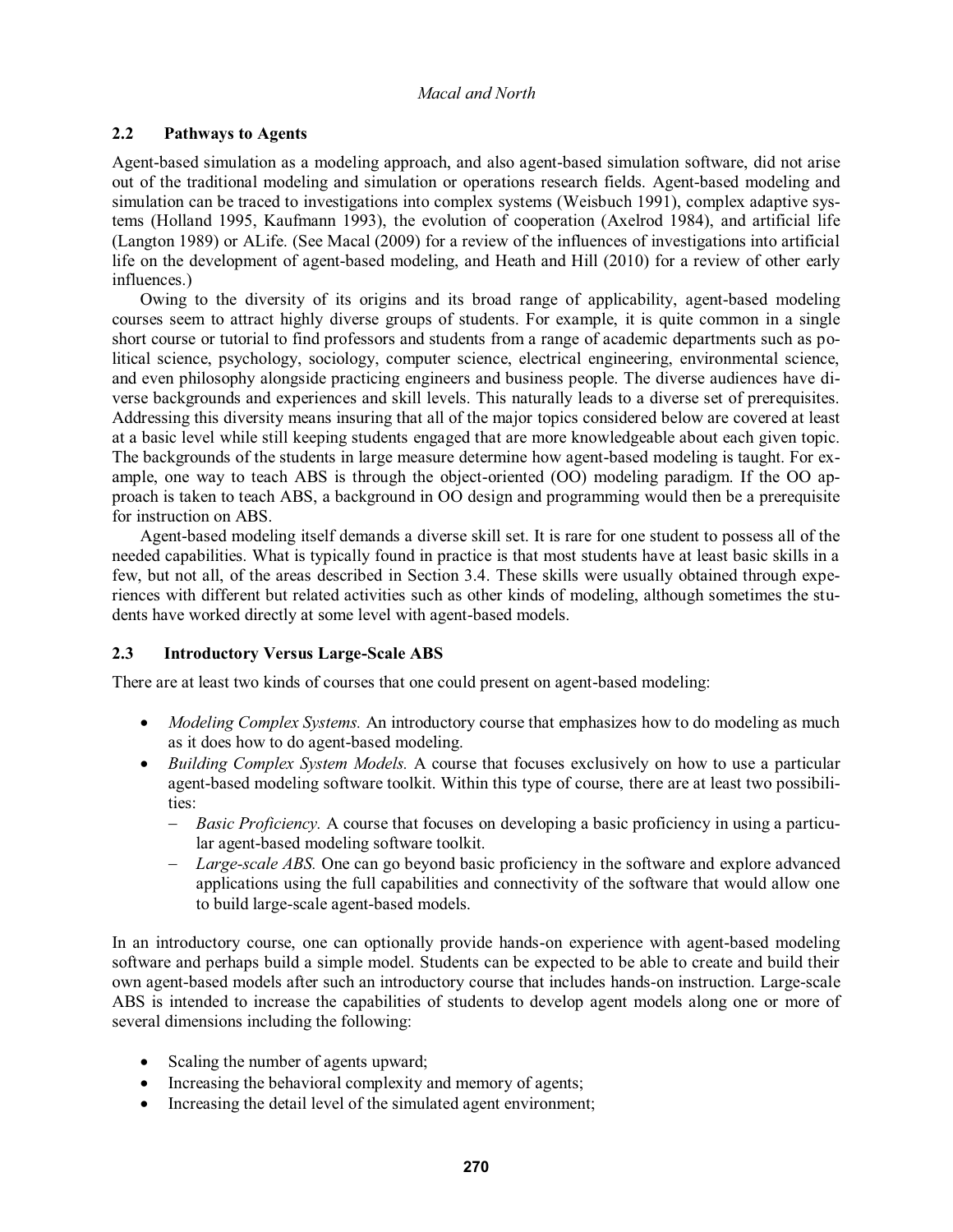- Embedding the model into existing organizational work processes, and
- Allowing more developers or users to work on or execute the model.

There are a variety of important tools that can be used to assist with these goals including distributed computing technologies; artificial intelligence and machine learning techniques such as neural networks; geographical information systems (GIS); database systems connections as well as GIS again; version control systems and advanced integrated development environments. Each of these areas could be a course in and of itself, although the knowledge to use these techniques within an agent-based model could be effectively covered as part of an advanced agent based modeling and simulation (ABMS) course.

## **2.4 The Agent-based Modeling Conundrum**

The agent-based modeling conundrum refers to the fact that many people come to learn about agent-based modeling and simulation with the serious intent of building models, but without any previous of knowledge or experience with modeling - how to go about modeling, where to begin the process, what models mean, or even without a clear idea of the problem they are trying to solve or the questions they are trying to answer (usually covered in model requirements). This is a side-effect of the mass appeal of agent-based modeling. Yet from the teaching standpoint, one would like to bring agent-based modeling to the masses ! to all who are interested in pursuing it. This presents one of the main challenges of teaching agent-based modeling.

# **3 PROPOSED AGENT-BASED MODELING COURSE CURRICULUM**

## **3.1 Background on Teaching ABMS**

We have taught agent-based modeling at a variety of levels including college courses, academic enrichment seminars, professional education short courses, conference tutorials, and special events. We have also developed a course on agent-based modeling *Capturing Business Complexity with Agent-Based Modeling and Simulation* that is offered at Argonne on an annual basis in conjunction with the Santa Fe Institute (ANL 2010). The course has been well-attended by a variety of participants over the past eight years. The intention of the course is to impart three things to the students:

- How to *think* about agent-based modeling and simulation
- How to *do* agent-based modeling and simulation
- Give the students a *language* for agent-based modeling and simulation

This course was the basis for the book that we wrote on agent-based modeling and simulation *Managing Business Complexity: Discovering Strategic Solutions with Agent-Based Modeling and Simulation* (North and Macal 2007), based on our course experiences and as an aid in teaching agent-based modeling and simulation. The book reflects the subjects that have resonated with the students over the first three years the course was taught. The book was written with the intent of being essentially non-technical in the sense that the mathematical background requirements are minimal. This was appropriate given the widely varying background of the students who attend the course.

One of the authors (Macal) has taught graduate-level courses at the University of Chicago on applications of complexity to emergency management; agent-based modeling plays a central role in this course in teaching systems concepts, model design, and management principals. One of the authors (North) has taught separate college courses in three different academic departments at the Illinois Institute of Technology (Computer Science, Design, and Social Science) and academic enrichment seminars including two sessions of the Santa Fe Institute Complex Systems Summer School. We have also taught professional education short courses, tutorials at many conferences including five years at the Winter Simulation Conference, five years at the INFORMS Annual Meeting, and five years at the Military Operations Research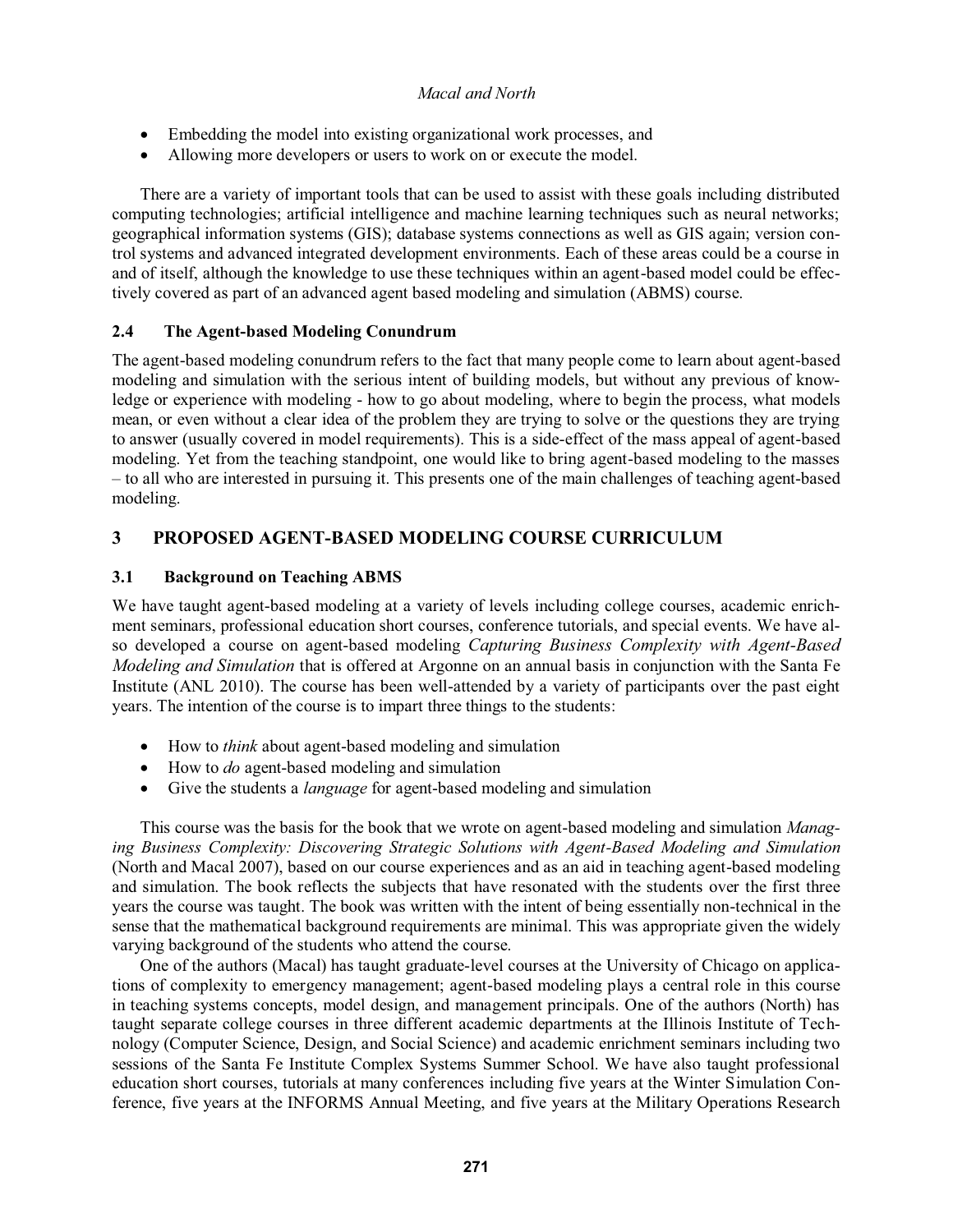Society Symposium, and invited talks at many special events including tutorials for business and government. Course lengths vary from one hour to an entire semester. During these experiences, we have made a variety of observations and solicited feedback from course participants. We have made adjustments to the course curriculum on a continuing basis in response.

## **3.2 General Course Outline**

Given the diversity of backgrounds of course participants interested in learning agent-based modeling, we have taken a comprehensive approach in teaching ABS to include instruction on how to do modeling in general. This is much more comprehensive than would be necessary if one focused only on teaching how to use a specific piece of software, such as an agent-based modeling toolkit. But this comprehensive approach is necessary because the need is there.

The following general outline provides a skeleton for a general course on agent-based modeling:

- 1. Introduce the basic concepts of agent-based modeling;
- 2. Discuss when and why agent-based models are used;
- 3. Detail the agent-based model design process;
- 4. Present a comparative survey of modeling methodologies;
- 5. Describe a range of tools for agent-based modeling;
- 6. Discuss one or two specific selected agent-based model development tools;
- 7. Describe basic agent-based model architectures;
- 8. Present model verification and validation techniques;
- 9. Introduce data collection and cleaning for modeling;
- 10. Cover model output analysis;
- 11. Describe approaches to presenting results to decision makers; and
- 12. Detail agent-based model project management.

Topics 8-12 above have much in common with what would be taught in a general class on modeling and simulation as covered, for example, in the textbook by Law (2007). Model verification seeks to insure that model designs are correctly bound into executable code. Model validation seeks to insure that the design and resulting executable code both conform to the topics of interest relative to the underlying questions. Data collection and cleaning skills are used to identify, obtain, test, and configure inputs for models. These skills are essential due to the large fractions of practical project time often spent on data collection and cleaning. Model analysis skills allow model users to setup, execute and then investigate scenarios of interest. This is again relative to the underlying questions. Model results communication skills allow model users to relate their analysis findings, as well as describe agent-based modeling and the relevant details of their particular model, to appropriate audiences. This involves both general communications skills and knowledge specific to agent-based modeling. Project management allows model creators and users to translate goals into results. As with model results communication skills, agent-based modeling project management involves both general knowledge and specific applications for agent-based modeling. Each of these general modeling topics is supplemented with instruction on how it is related to agent-based modeling.

## **3.3 Demonstrations**

In-class demonstrations of simple agent-based simulations prove very useful in teaching ABMS concepts and capturing the attention of students. Demonstrations also give students motivation and targets for developing their own initial simulations. The following demonstrations illustrate key points in understanding and motivating ABS:

• Conway's Game of *Life* – illustrates how simple rules can lead to complex system behaviors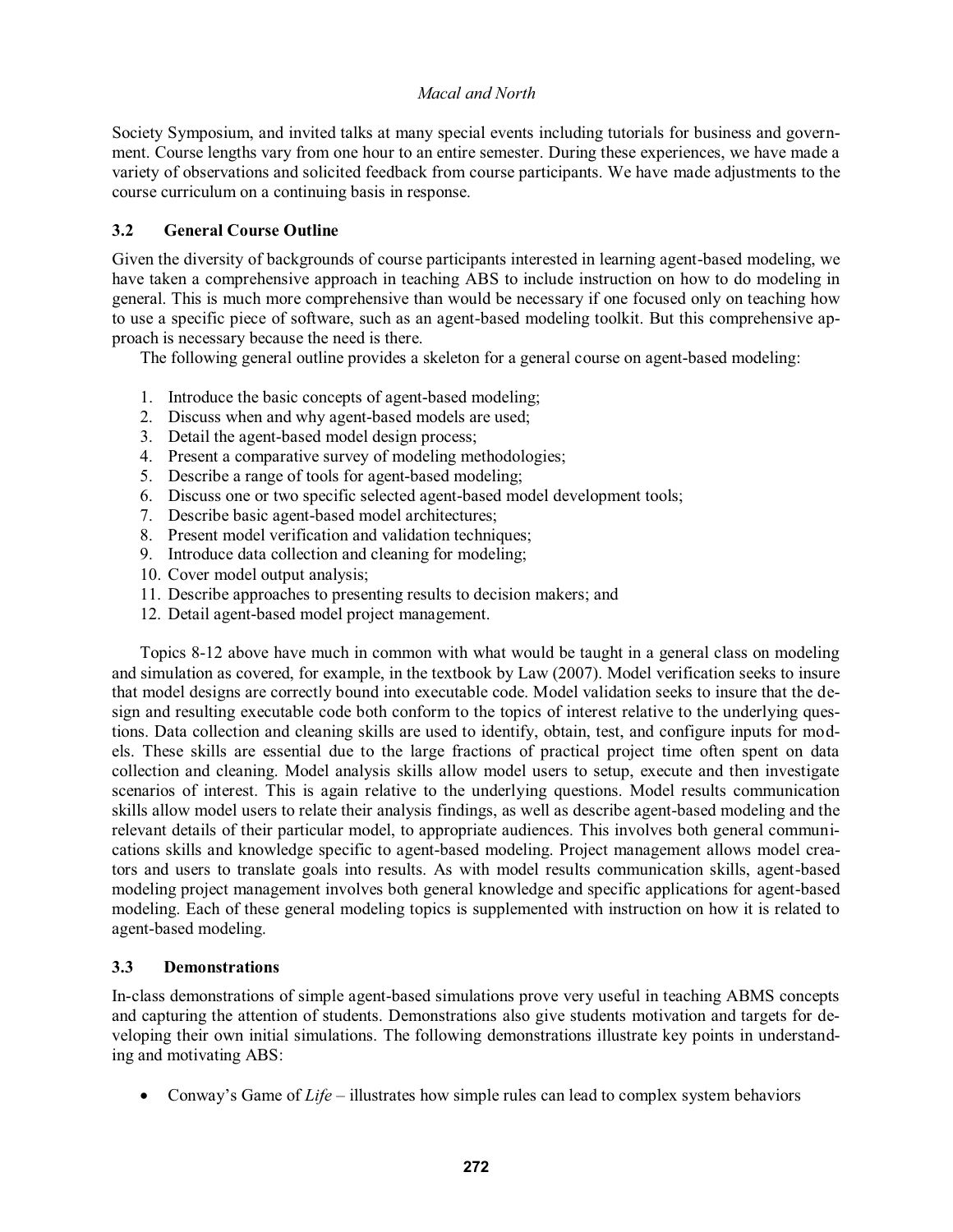- Boids Flocking Simulation illustrates emergence of order arising out of social interaction
- Schelling Housing Segregation Model illustrates the use of agent-based modeling to address a social phenomenon
- Mass Opinion Spreading (Information Infectivity) Simulation illustrates non-linearity, tipping points, and extreme sensitivity to initial conditions
- "Matching Triangles" Participatory Simulation illustrates how computers can actually simulate how people interact, over a limited knowledge domain
- The Beer Game Participatory Simulation (also known as the Supply Distribution Game) illustrates how difficult it is to manage complex systems

Before each demonstration, the system being modeled, including the rules of behavior used for the agents is described to the students. Students are asked to anticipate the system behavior they will observe in the demonstration. Afterwards, students discuss what they observed and characterize the results of the demonstrated models in terms of the systems principles discussed in class.

# **3.4 Skills**

A participant has who completed the course should have familiarity with and some degree of skill in each area:

- Modeling
- Programming
- Model verification and validation
- Data collection and cleaning
- Model analysis
- Model results communication
- Project management

These general skills follow the outline provided by the Project Management Institute (PMI 2008). The depth at which each of the skills listed is taught depends on the audience and the amount of time available. Students with higher skill levels and longer classes can allow skills to be developed in greater depth. The list of basic skills also determines the prerequisites. In this case, the requirements to take the class are anything on the list that will not be taught during the class.

When considering the skill list, it is important to note that modeling is *not* programming! There are relationships between these skills, but they are distinct. Simply put, modeling creates abstract representations of topics of interest relative to well-defined questions. Programming binds abstract designs into computer executable code and associated supporting data. The abstract representations created by modeling are one type of design with the potential to be programmed. Given these definitions, it has been our experience that there are successful modelers who do not know how to program, and there are productive programmers who are not adept at, or interested in, modeling. Of course, some people can both model and program.

# **3.5 Measuring Student Achievement**

Given the objectives discussed above, how can achievement be measured? Upon successful completion of an introductory course the students should be able to:

- 1. Define the agent-based modeling process;
- 2. Compare and contrast agent-based modeling with alterative and complementary techniques and articulate their relative strengths and weaknesses. Other techniques relevant to agent-based mod-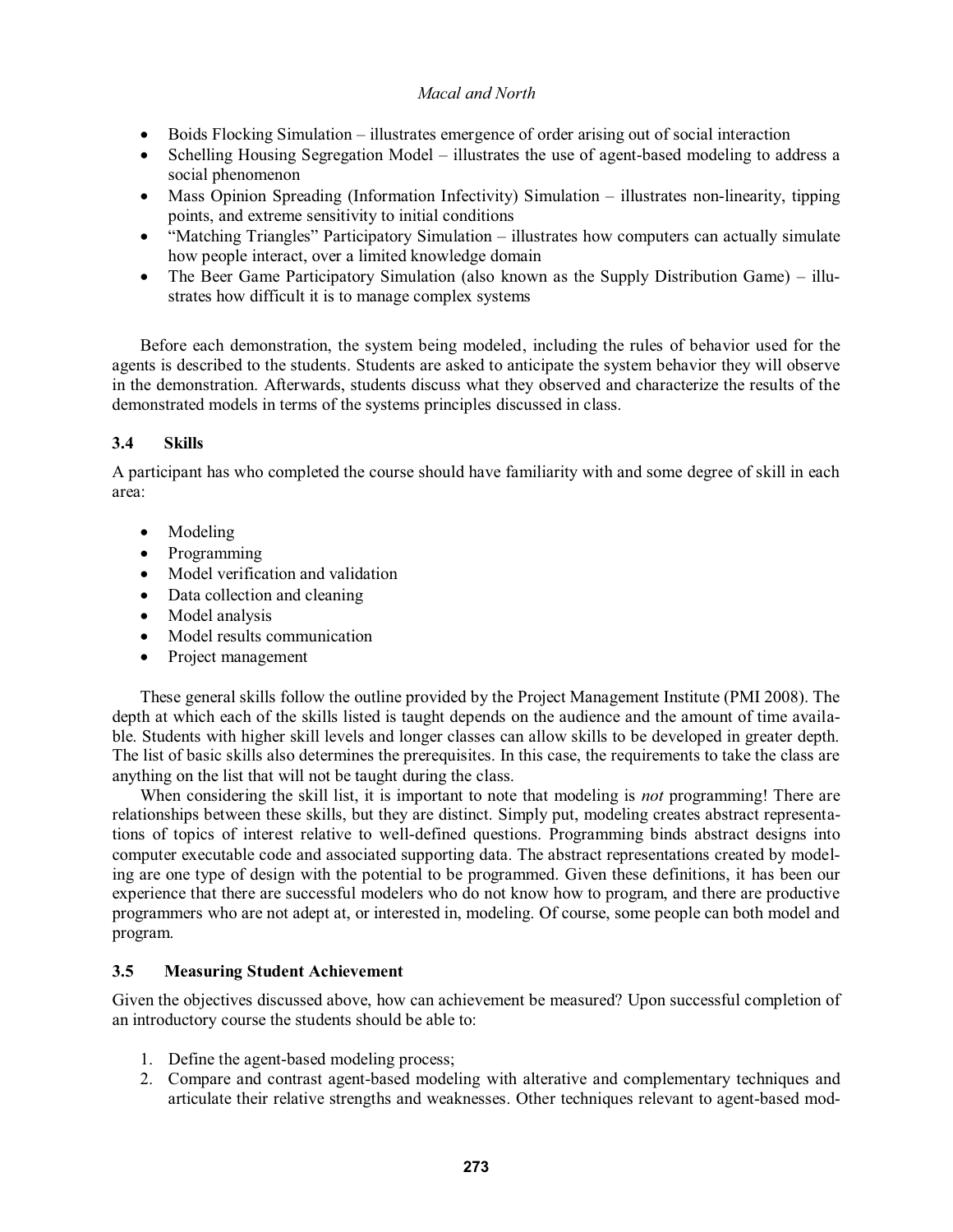eling include system dynamics modeling, discrete-event simulation, participatory simulation, optimization modeling, game theory, statistical modeling, and risk analysis;

- 3. Describe when and why individuals and organizations use agent-based modeling and simulation;
- 4. Describe how to design agent-based simulations.
- 5. Describe how to develop agent-based simulations;
- 6. Detail how to manage agent-based modeling projects;
- 7. Demonstrate how to develop models using one or two agent-based model development tools;
- 8. Articulate how to perform basic model verification and validation;
- 9. Detail the primary challenges and techniques of data collection and cleaning for modeling;
- 10. Discuss how to perform basic model output analysis; and
- 11. Describe how to present model results to decision makers.

#### **3.6 Course Agendas**

A sample agenda for a week long course on agent-based modeling is shown in Table 1:

Table 1: Outline for a week-long introductory course on agent-based modeling of complex systems

| Day            | <b>Start Time</b> | End Time   | Topic                                                  |
|----------------|-------------------|------------|--------------------------------------------------------|
|                | 9:00 AM           | 10:45 AM   | Introduction to ABMS                                   |
|                | 10:45 AM          | 11:00 AM   | <b>Break</b>                                           |
|                | 11:00 AM          | 12:00 Noon | When and Why to Use ABMS                               |
|                | 12:00 Noon        | 1:00 PM    | Lunch (Ask the Participants to Think of Topics They    |
|                |                   |            | May Want to Model with ABMS)                           |
|                | 1:00 PM           | 2:00 PM    | Class Discussion of Participant Suggested Topics       |
|                | 2:00 PM           | 3:00 PM    | Comparative Survey of Modeling Methodologies           |
|                | 3:00 PM           | 3:15 PM    | <b>Break</b>                                           |
|                | $3:15$ PM         | 5:00 PM    | <b>Agent-based Model Design</b>                        |
| $\overline{2}$ | 9:00 AM           | 10:30 AM   | <b>Tools for ABMS</b>                                  |
|                | 10:30 AM          | 10:45 AM   | <b>Break</b>                                           |
|                | 10:45 AM          | 12:00 Noon | <b>Agent-based Model Architectures</b>                 |
|                | 12:00 Noon        | $1:00$ PM  | Lunch (Ask the Participants to Think of Topics They    |
|                |                   |            | May Want to Model with ABMS)                           |
|                | 1:00 PM           | $2:00$ PM  | Class Discussion of Participant Suggested Topics       |
|                | $2:00$ PM         | $3:15$ PM  | Verification and Validation                            |
|                | 3:15 PM           | 3:30 PM    | <b>Break</b>                                           |
|                | 3:30 PM           | 5:00 PM    | Data Collection and Cleaning                           |
| $\overline{3}$ | 9:00 AM           | 10:00 AM   | Model Output Analysis                                  |
|                | 10:00 AM          | 11:00 AM   | <b>Results Presentation</b>                            |
|                | 11:00 AM          | $11:15$ AM | <b>Break</b>                                           |
|                | 11:15 AM          | 12:00 Noon | <b>ABMS</b> Project Management                         |
|                | 12:00 Noon        | 1:00 PM    | <b>Break</b>                                           |
|                | 1:00 PM           | 5:00 PM    | Selected ABMS Tool Hands-on Tutorial (The au-          |
| $\overline{4}$ | 9:00 AM           | 5:00 PM    | dience writes the model following the instructor step- |
| 5              | 9:00 AM           | 5:00 PM    | by-step) (Include breaks and lunches as appropriate)   |

This week-long course can be scaled down to three-day and one-day versions. Especially in the oneday course, students come away with a deeper understanding of agent-based modeling and information on finding resources from which they can learn more.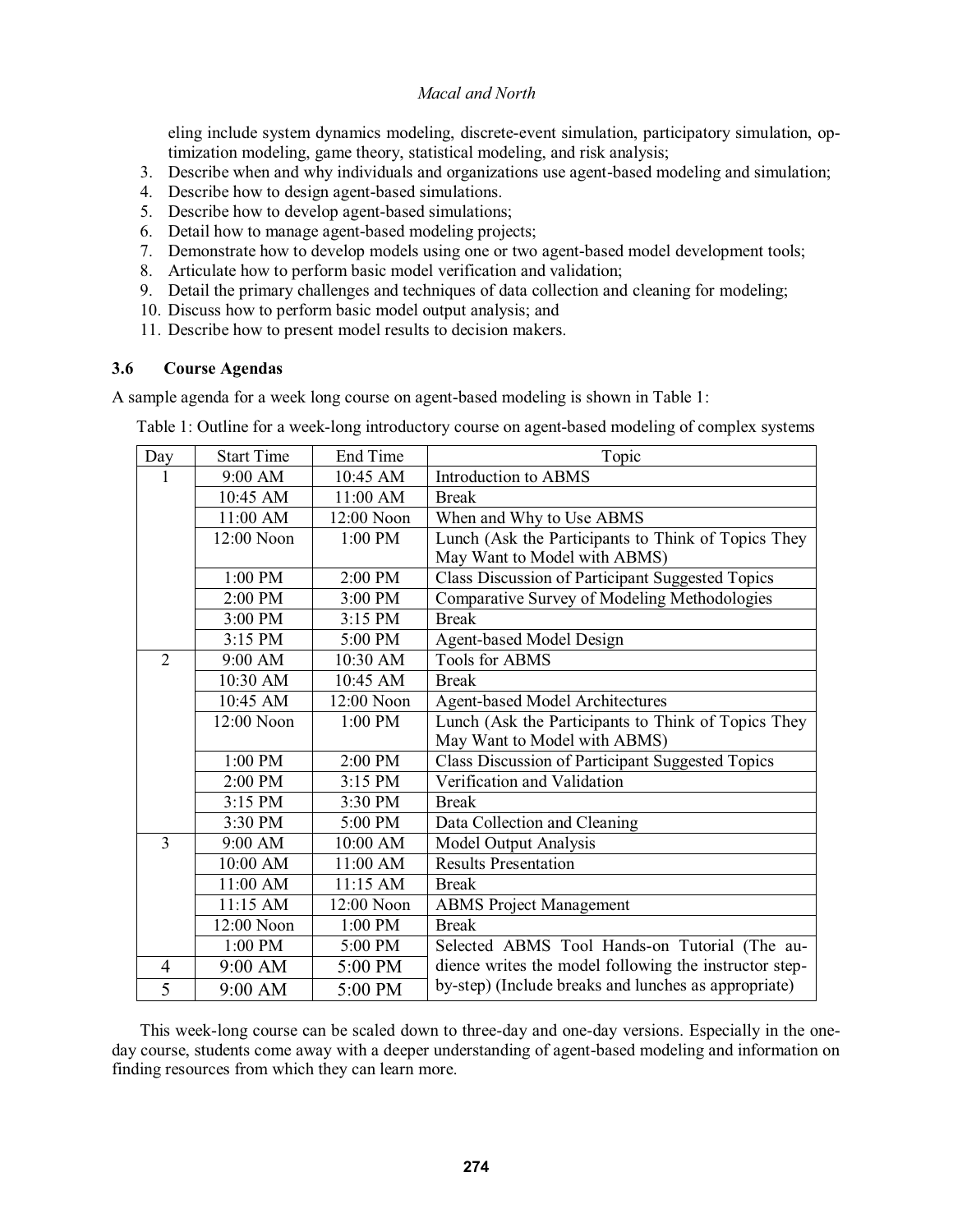## **3.7 Quarter or Semester Course Outline**

A sample agenda for a quarter or semester course on agent-based modeling is shown in Table 2:

| Class          | Topic                           | Assignments                                 |
|----------------|---------------------------------|---------------------------------------------|
| Session        |                                 |                                             |
| 1              | Introduction to ABMS            | Decide on an ABMS Project Topics            |
|                | When and Why to Use ABMS        |                                             |
|                | Project Introduced              |                                             |
| 2              | Comparative Survey of Modeling  | Consider ABMS vs. Other Options for the     |
|                | Methodologies                   | <b>Selected Project</b>                     |
| $\mathbf{3}$   | Agent-based Model Design        | Develop a Basic Design for the Selected     |
|                |                                 | Project                                     |
| $\overline{4}$ | Tools for ABMS                  | Consider Which ABMS Tool Might be Best      |
|                |                                 | for the Selected Project                    |
| 5, 6, and      | Selected ABMS Tool Hands-on Tu- | Implement a Simple Model Assigned by the    |
|                | torial                          | Instructor or Extend an Existing Model (See |
|                |                                 | Zombie Discussion Below)                    |
| 8              | Midterm Exam                    | Begin Implementing the Selected Project     |
| 9              | Agent-based Model Architectures | Consider Which Architecture Might be Best   |
|                |                                 | for the Selected Project                    |
| 10             | Verification and Validation     | Define How Verification and Validation      |
|                |                                 | Might be Done for the Selected Project      |
| 11             | Data Collection and Cleaning    | Find and Configure At Least One Data        |
|                |                                 | Source for the Selected Project             |
| 12             | Model Output Analysis           | Execute and Analyze the Selected Project's  |
|                | <b>Results Presentation</b>     | Model                                       |
| 13             | <b>ABMS</b> Project Management  | Prepare for the Project Presentation        |
| 14             | <b>Project Presentations</b>    |                                             |
| 15             | Final Exam                      |                                             |

Table 2: Outline for a quarter or semester course on agent-based modeling of complex systems

The quarter and semester formats are differentiated by the level of detail covered for each topic. Projects can be completed individually by the students or in small groups.

North's favorite assignment for initial users of an agent modeling platform is to ask the students to add 'zombie' agents (a la George Romero) to any model from the chosen toolkit's example or demonstration models library. The idea of zombies seems to interest most students and is usually easy to explain without technical details. Furthermore, the explanation of the problem can usually be provided without divulging the solution strategy. Determining the solution strategy is left to the students as a learning exercise.

For the reader, it turns out to be relatively simple to add zombies to many agent-based models. The solution strategy is to add a new state variable to existing agents that marks them as either 'living' or 'undead.' Undead (e.g., zombie) agents seek out and bite living agents. Bitten living agents become zombies after a short incubation delay which can be implemented as a simple counter or as a scheduled event, de pending on the modeling environment. The zombie's hunting and biting behaviors are programmed by adding simple conditional statements that override the agent's normal behavior and activate the zombie behavior when the agent's state is set to 'undead.' As previously stated, this conceptual design is not provided to students as most are able to figure it out for themselves.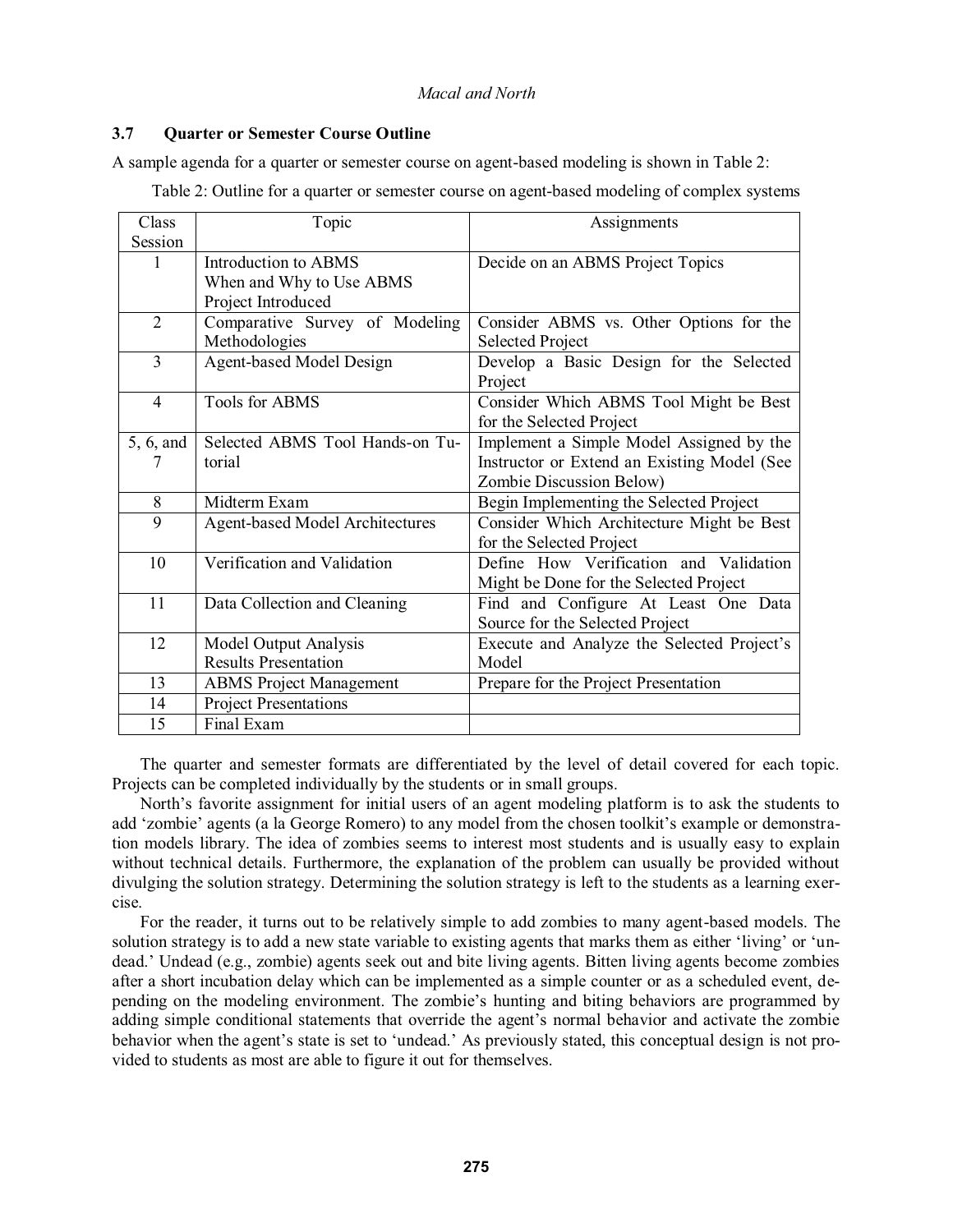Nearly all students seem to be able to complete the 'Zombies!' assignment and a high level of excitement is usually reported. Asking the students to briefly present their extended models to the class during the session that the assignment is due seems to further increase student engagement.

## **4 SUMMARY AND CONCLUSIONS**

We have taught agent-based modeling and simulation in a variety of venues over the past nine years. These include a week-long course offered at Argonne, tutorials at professional conferences, invited presentations before industrial trade groups and private companies, and academic courses at the University of Chicago (Macal) and the Illinois Institute of Technology (North). We have arrived at the curriculum presented here that focuses on learning how to think about and how to do agent-based modeling. The curriculum also includes many aspects of modeling and simulation in general, out of necessity due to the diverse backgrounds and interests of course participants. The curriculum has met with success in terms of reported student satisfaction; growth in course interest and attendance over the years; testable student capabilities to develop models on their own; and documented examples of students independently developing models following their training. Yet, there is room for improvement, and much work needs to be done in the future on understanding the most effective ways to teach agent-based modeling and simulation.

#### **ACKNOWLEDGMENTS**

This work was supported by the U.S. Department of Energy under contract number DE-AC02- 06CH11357.

#### **REFERENCES**

- ANL 2010. Capturing Business Complexity with Agent-Based Modeling and Simulation: Useful, Usable, and Used Techniques. Argonne National Laboratory. Available via <http://www.dis.anl.gov/conferences/abms/info.html>[accessed April 14, 2010].
- Axelrod, R. 1984. *The evolution of cooperation*. Perseus Books.
- Heath, B. L., and R.R. Hill. 2010. Some insights into the emergence of agent-based modeling. *Journal of Simulation*. in press.
- Holland, J. 1995. *Hidden order: how adaptation builds complexity*. Reading, MA: Addison-Wesley.
- Kauffman, S. A. 1993. *The origins of order: self-organization and selection in evolution*. Oxford UK: Oxford University Press.
- Langton, C. G. 1989. Artificial life, in *Artificial Life: The Proceedings of an Interdisciplinary Workshop on the Synthesis and Simulation of Living Systems*, Held September 1987, Los Alamos, New Mexico (Volume VI in Santa Fe Institute Studies in the Sciences of Complexity) Langton, C. G. (ed.) pp. 1- 47. Reading, MA: Addison-Wesley.
- Law, A. M. 2007. *Simulation modeling and analysis*. 4th ed. McGraw-Hill.
- Macal, C. M. 2009. Agent based modeling and artificial life. In *Encyclopedia of Complexity and Systems Science*, ed. R. Meyers, 112-131. Springer.
- Macal, C., and M. J. North. 2009. Agent-based modeling and simulation. In *Proceedings of the 2009 Winter Simulation Conference*, ed. M. D. Rossetti, R. R. Hill, B. Johansson, A. Dunkin, and R. G. Ingalls, 86-98. Piscataway, New Jersey: Institute of Electrical and Electronic Engineers, Inc.
- Macal, C., and M. J. North. 2010. Tutorial on agent-based modeling and simulation. *Journal of Simulation*, in press.
- North, M. J., and C. M. Macal. 2007. *Managing business complexity: discovering strategic solutions with agent-based modeling and simulation*. Oxford, U.K.: Oxford University Press.
- PMI 2008. *A Guide to the Project Management Body of Knowledge*, 4<sup>th</sup> Ed. Project Management Institute.